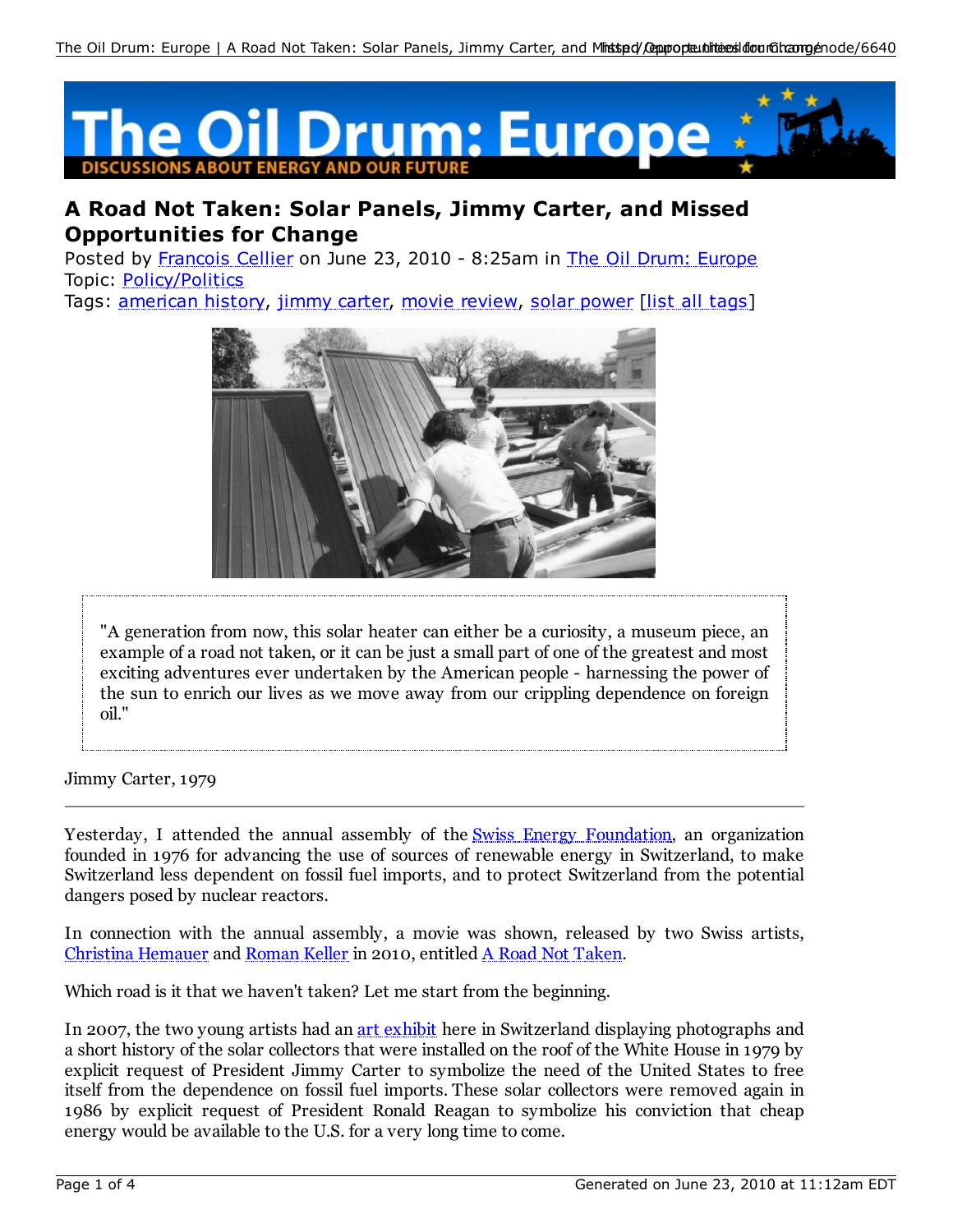The Oil Drum: Europe | A Road Not Taken: Solar Panels, Jimmy Carter, and Ministed/@pupopteu.hthiteiesildforumCh.camge/node/6640

Hemauer and Keller sent a letter to Jimmy Carter, inviting him to the "vernissage," the opening of their art exhibit. Evidently, they didn't really expect to ever hear back from him. After all, he was a very famous man, and they were just two struggling young artists.

To their great surprise, Jimmy Carter *did* reply. He sent them a courteous letter back, apologizing for not being able to attend the event while simultaneously inviting them to Atlanta for an interview with him.

This was when Hemauer and Keller decided to take the project one step further and create a movie documenting the history of the solar collectors that were installed on and then removed from the roof of the White House--a piece of American history, not known to most people outside the United States, and probably not remembered by most Americans either.

Jimmy Carter was a very gracious host, as he not only gave the two Swiss greenhorns an interview, but also opened his archives to them. As a consequence, a movie was produced that is a kaleidoscope of new footage describing the quest across the Eastern part of the United States on the path taken by these solar panels, mixed with historical footage from the time when these panels were first installed on the roof of the White House. The movie also contains interviews, not only with Jimmy Carter, but with a good number of other people involved in the events of those days. I had a great time. It turned out to be a fascinating evening.

Having already been energy-conscious in those years, I personally remembered the installation of the solar collectors and also their removal. However, I knew nothing about the surrounding events, and I did not remember that Jimmy Carter did considerably more to free the U.S. from energy imports than only install a bunch of solar collectors on the roof of the White House to heat the water for the staff eating area. Hearing and seeing a replay of some of his speeches of those days from the Oval Office was thus a revelation to me. I didn't know that Carter had managed to reduce the oil imports to the U.S. by one third during his presidency. He did so by reducing the speed limit on U.S. freeways, by new regulations concerning required efficiency standards for electric appliances, and by a number of other measures.

Carter had gotten it wrong. He fully believed that the oil crises of 1973 and 1979 were indeed early indicators of the beginning of a world-wide fossil fuel shortage. He knew about Hubbert and Forrester and Meadows, and he truly believed that Peak Oil had come and gone right there and then, as indeed it had, at least as far as U.S. oil production was concerned.

He was a visionary and a zealot, and he expressed his convictions in no uncertain terms on each and every occasion, and the American public hated him for it with a passion. After all, these were the United States of America, the land of *unlimited possibilities*, so they had been told since their first breaths. How dared this new President tell them otherwise. How dared he express the view that the resources of this planet were finite, that there were *limits to growth*?

Shapiro, one of Carter's speechwriters expressed it well in the movie. Americans are deeply religious. They know that Moses didn't bring Ten Commandments down from Mount Sinai but eleven. The eleventh commandment, recited rarely, is that Americans shall always have cheap energy. It is their birthright. They live in the land of the free. They are free to fill'er up, any time and as often as they wish, and at an affordable price.

Jimmy Carter told them about false freedom. He told them that true freedom is the freedom of the others. True freedom is not to indulge in selfishness and grab everything for oneself because one can. This type of freedom would invariably lead to conflict and ultimately collapse. However, there exists another type of freedom, the freedom to work together for the benefit of all. Each of us should sacrifice a little so that, in the end, we could all lead better lives. This would free us of fossil fuel dependence. It would lead to a happier and cleaner world. It would lead to stability, to sustainability.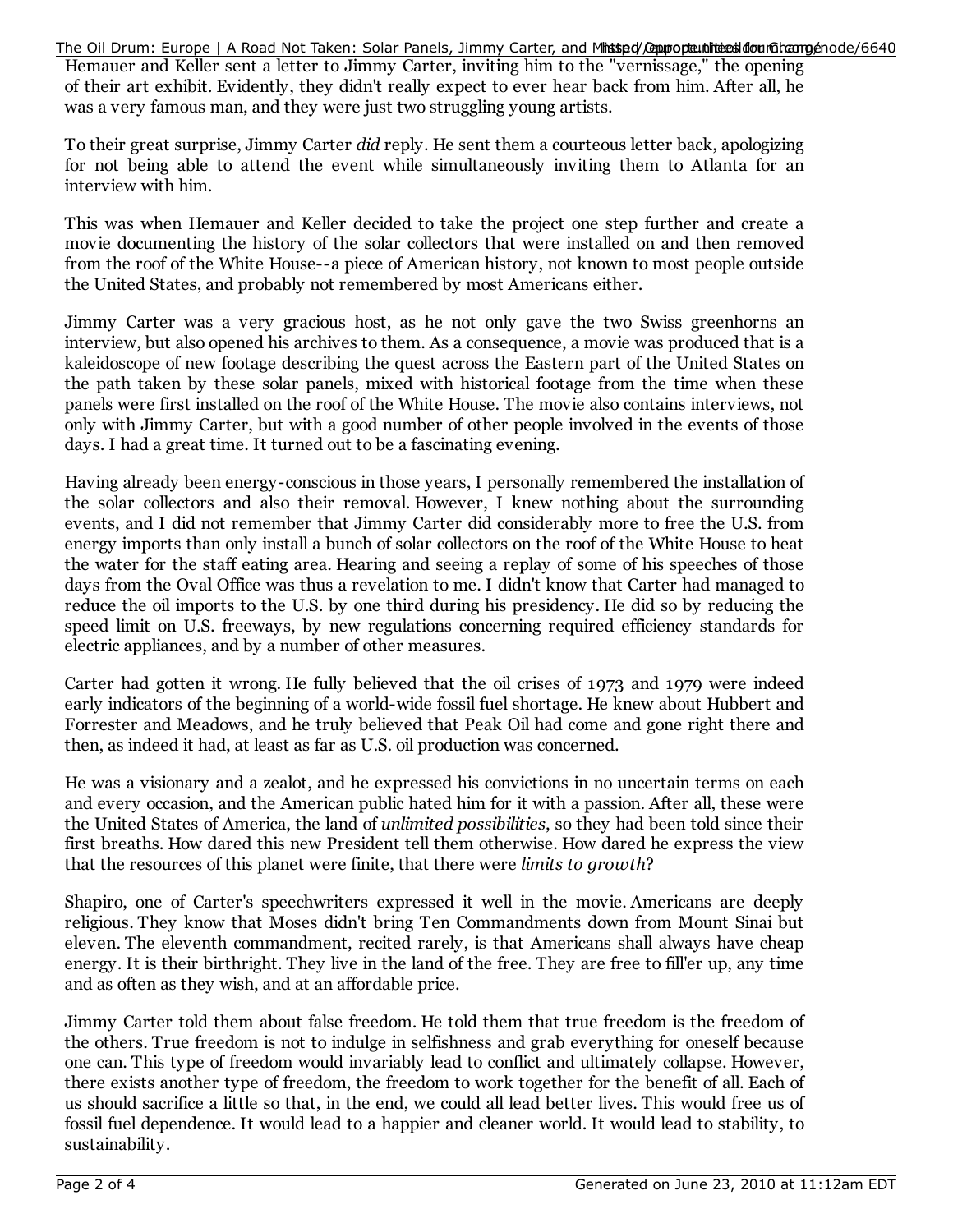The Oil Drum: Europe | A Road Not Taken: Solar Panels, Jimmy Carter, and Ministed/@pupopteu.hthiteiesildforumCh.camge/node/6640

He told them that they had a choice. They could make the choice between false and true freedom, and the American people listened, because choose they did. They elected Ronald Reagan who promised them continued exponential growth forever.

However, let me return to the movie. What happened to those solar panels?

Ronald Reagan had them removed from the roof of the White House in 1986. Subsequently, they were stored in a government warehouse in Washington DC. In 1991, they were acquired by Unity College of Maine, an environmentally-minded college, where the symbolic value of these panels was appreciated. They installed 12 of the panels on the roof of their cafeteria, where they were used until 2005. Then the boiler broke, and they didn't have the financial means to get it repaired. Thus, the panels are still on the roof, but they are no longer in operation. The other panels were stored in a shed on campus.

Our two protagonists found out about the current location of these panels and drove an old beaten-up Dodge Ram pickup truck, retrofitted to run on vegetable oil -- noblesse oblige, all the way up to Maine, where they convinced the current president of Unity College to part with two of the panels in the shed. They promised to take one of them to Washington DC to donate it to the National Museum of American History and the other to Atlanta to donate it to the Museum of the Jimmy Carter Library.

On their way south, they passed through Three Mile Island, and here, we were told about another piece of American history, also playing itself out in 1979. We saw a young and energetic Jane Fonda speak to the crowds after the Three Mile Island nuclear accident. She told them that enough was enough. The U.S. needed a national energy strategy that was based on putting the long-term interest and safety of the American public first and not the interests of greedy CEOs of energy companies whose only goal it is to maximize their short-term profits. This sounds eerily familiar. Where did I hear similar speeches recently?

Then they arrived in Washington DC, where their gift was rejected by the museum, because our two adventurers weren't in the possession of the right documents. They would have needed an official donation certificate by Unity College, which they subsequently procured, so that the panel finally ended up at the museum after all. Whether it will ever be put on public display is an entirely different story.

Then they continued down to Atlanta, where they were welcomed with open arms and appreciation. No forms were required to donate one of these panels to the Carter Library.

Will this movie ever make it to the big screens in the U.S.? I have my doubts, although it should. After all, it revives a little known piece of American history. Yet, history is not a collection of events that occurred in the past. It is what we remember of those events.

Let me end this short story with a personal account. My wife and I moved from Switzerland to Tucson in 1984. We quickly had a solar collector installed on the roof of our new house. After all, sun shines in abundance in Southern Arizona.

We were told by the company, Sunpower of Arizona, that we should hurry, because Reagan would let the energy credit expire by the end of 1984. If we installed the system in 1984, we would be able to get an energy credit of 66%. The system was priced at \$6000, but we only would have to pay \$2000 out of pocket. The other \$4000 we would get back with our next tax declaration. And so we hurried. After all, \$4000 is a lot of money.

On January 2, 1985, the price of the system miraculously dropped from \$6000 to \$2000, because this is how much the company figured, Americans would be willing to pay for a solar hot water heater.